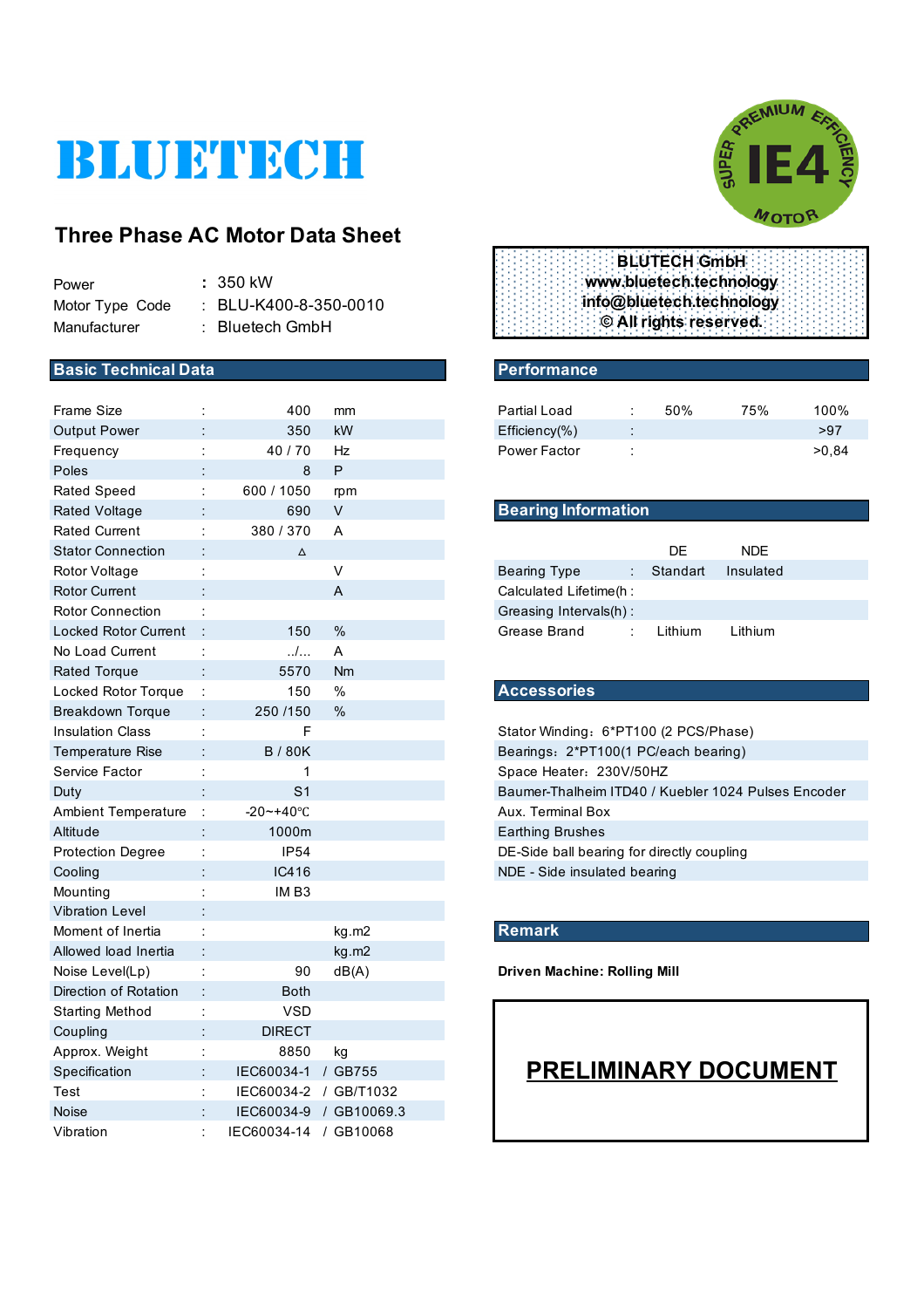



#### **Three Phase AC Motor Charts**

| $: 350$ kW<br>Power<br>: BLU-K400-8-350-0010<br>Motor Type Code<br>Manufacturer<br>: Bluetech GmbH |
|----------------------------------------------------------------------------------------------------|
|----------------------------------------------------------------------------------------------------|





**POWER - SPEED CHART**